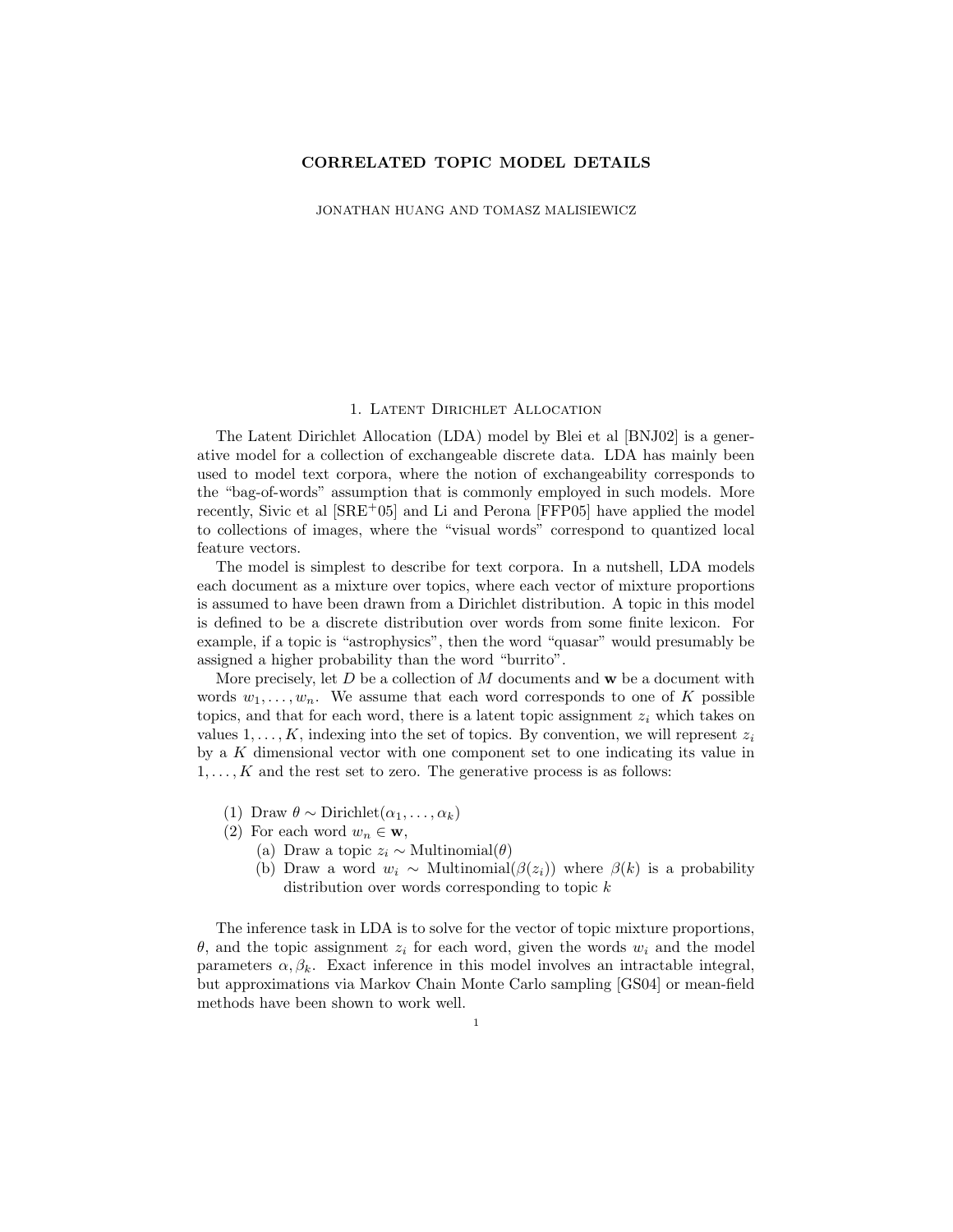# 2. The Correlated Topic Model

A problem with drawing the topic mixture proportions  $(\theta s)$  from a Dirichlet distribution is that Dirichlet distributions are too simple, and exhibit a nearindependence structure.<sup>1</sup>



Figure 1. Dirichlet Distributions for various parameter settings on a 2-simplex. Red corresponds to high probability density and blue corresponds to low probability density.



Figure 2. Logistic Normal Distributions for various parameter settings on a 2-simplex. Note that unlike the Dirichlet, its level sets can bound nonconvex regions.

The Logistic-Normal distribution [AS80] is an alternative distribution over a simplex which forms a richer class of distributions and better captures inter-component correlations. The process of drawing a k-dimensional Logistic-Normal random variable  $\theta$  is as follows:

- (1) Draw  $v \sim N(\mu, \Sigma)$  where  $N(\mu, \Sigma)$  is a k–1 dimensional Normal distribution.
- (2) Define  $v_k = 0$ .
- (3) Let

$$
\theta = \frac{\exp v}{\sum_{j=1}^{k} \exp v_j}
$$

(This is the projection of  $\exp(v)$  to the simplex)

The probability density for  $\theta$  can be explicitly written as

$$
p(\theta; \mu, \Sigma) = \frac{1}{|2\pi\Sigma|} \left( \prod_{j=1}^{k} \theta_j \right)^{-1} \exp \left[ -\frac{1}{2} \{ \log(\theta/\theta_k) - \mu \} \Sigma^{-1} \{ \log(\theta/\theta_k) - \mu \} \right]
$$

 ${}^{1}$ A way to draw from a Dirichlet distribution is to sample k independent Gamma distributions, concatenate the samples into a vector and divide by their sum. This process shows that the correlations between the components of a Dirichlet random variable arise solely from the fact that they must all sum to one.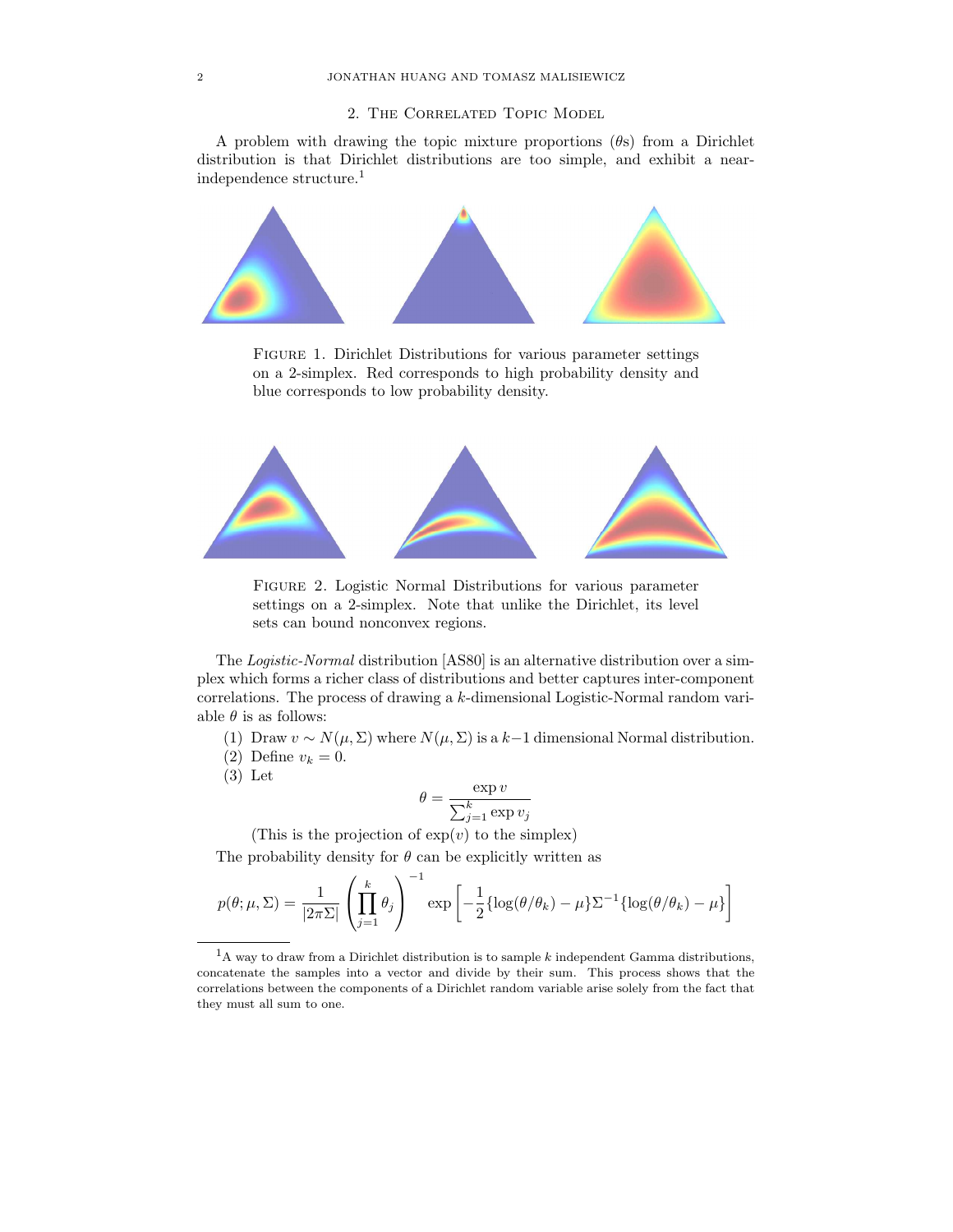The Correlated Topic Model [BL05] models the same type of data as LDA and only differs in the first step of the generative process. Instead of drawing  $\theta$  from a Dirichlet distribution it assumes that  $\theta$  is drawn from a Logistic-Normal Distribution.



Figure 3. A graphical model representation of the Correlated Topic Model

### 3. Supervised Training

Expectation-Maximization provides a method for unsupervised training for LDA and CTM. However, in certain cases, if one can observe the latent variables (i.e. each word is labeled by a topic assignment) during the training process, then it makes more sense to take advantage of them.<sup>3</sup>

For LDA, if the topic assignment  $z_i$  is observed for each word during training, then we can estimate the  $\alpha$  and  $\beta$  independently of each other. Since  $\beta_k = P(w|z =$ k),  $\beta$  can be estimated simply by building histograms of words for each topic.

The distribution of  $z_i$  given the Dirichlet parameter  $\alpha$  is known as a Polya distribution and details and code for fitting such a distribution are given by Minka [Min00].

For CTM, the way to estimate  $\beta$  in the supervised case is identical to LDA, but estimating  $\mu$  and  $\Sigma$  is more involved since the Logistic-Normal distribution is not a member of the exponential family. The distribution of  $z_i$  given Logistic Normal parameters is called a Hierarchical Logistic Normal (HLN) distribution and we present a method for fitting one using EM in the appendix.

#### 4. Inference

The details for variational inference are given in Appendix B.

### **APPENDIX**

## Appendix A. Fitting a Hierarchical Logistic-Normal Distribution

We now present the method for fitting the Hierarchical Logistic-Normal (HLN) distribution given by Hoff [Hof03]. The HLN distribution is the same as a CTM distribution except that no words are drawn. Recall the generative process for a given document  $w_j$ :

 $\overline{2}$ 

<sup>&</sup>lt;sup>2</sup>Since  $\theta$  is actually a *k*-dimensional vector, we concatenate a zero to the end of  $\mu$  and pad  $\Sigma$ and  $\Sigma^{-1}$  on the right and bottom by a column and row of zeros respectively.

<sup>3</sup>Note that this only changes the training stage - but the inference step on novel images remains difficult.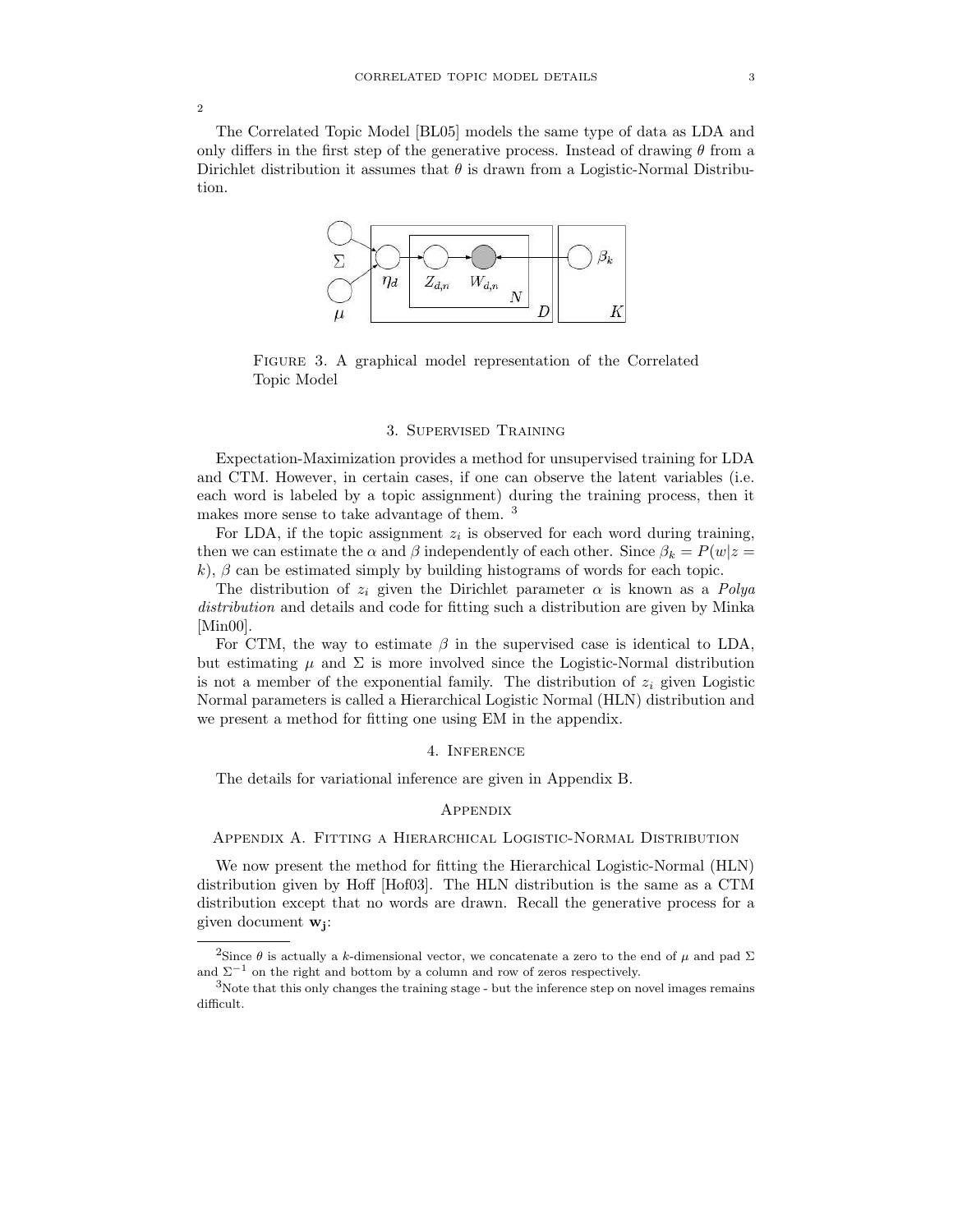#### 4 JONATHAN HUANG AND TOMASZ MALISIEWICZ

- (1) Draw  $v_i \sim N(\mu, \Sigma)$  where  $N(\mu, \Sigma)$  is a  $k-1$  dimensional Normal distribution.
- (2) Define  $v_{ik} = 0$ .
- (3) Let

$$
\theta_j = \frac{\exp v}{\sum_{j=1}^k \exp v_j}
$$

(4) For each word  $w_{ji} \in \mathbf{w_j}$ , draw a topic  $z_{ji} \sim \text{Multinomial}(\theta)$ 

Notice that if the  $v_i$  are known, then finding the maximum likelihood estimates of  $\mu$  and  $\Sigma$  is easy. Since they are unknown, the strategy will be instead to alternate between estimating  $v_1, \ldots v_m$  for each document, and estimating  $\mu$  and  $\Sigma$  using EM. Let  $\hat{\mathbf{p}}(z)$  be the empirical distribution function (normalized histogram) of the topic assignments in a document. The conditional likelihood of  $\bf{v}$  given the topic assignments  $\mathbf{z} = (z_1, \ldots, z_n)$  for a given document can be written down using Bayes rule:

$$
P(\mathbf{v}|\mathbf{z}, \mu, \Sigma) \propto P(\mathbf{z}|\mathbf{v})P(\mathbf{v}|\mu, \Sigma)
$$
  
= 
$$
\frac{\exp\left(\sum_{i=1}^{k-1} v_i n \hat{\mathbf{p}}_i\right)}{\left(1 + \sum_{j=1}^{k-1} \exp v_j\right)^n} \exp\left(-\frac{1}{2}(v - \mu)^T \Sigma^{-1} (v - \mu)\right)
$$

The conditional log-likelihood and its derivatives are straight-forward (but not fun) to derive:

$$
\log P(\mathbf{v}|\mathbf{z}, \mu, \Sigma) = \sum_{i=1}^{k-1} v_i n \hat{\mathbf{p}}_i - n \log \left( 1 + \sum_{j=1}^{k-1} \exp v_j \right) - \frac{1}{2} (v - \mu)^T \Sigma^{-1} (v - \mu) + C
$$

$$
\frac{\partial \log P(\mathbf{v}|\mathbf{z}, \mu, \Sigma)}{\partial \mathbf{v}} = n \left( \hat{\mathbf{p}} - \frac{\exp \mathbf{v}}{1 + \sum_{j=1}^{k-1} \exp v_j} \right) - \Sigma^{-1} (v - \mu)
$$

$$
\frac{\partial^2 \log P(\mathbf{v}|\mathbf{z}, \mu, \Sigma)}{\partial v_i \partial v_j} = -\Sigma_{ij}^{-1} - n \left[ \delta \{ i = j \} \frac{\exp v_j}{1 + \sum_{l=1}^{k-1} \exp v_l} - \left( \frac{\exp v_i}{1 + \sum_{l=1}^{k-1} \exp v_l} \right) \left( \frac{\exp v_j}{1 + \sum_{l=1}^{k-1} \exp x_l} \right) \right]
$$

By maximizing the conditional log-likelihood, the conditional mode of v can be found.  $4$ 

Let  $\hat{\mu}$  be the conditional mode of **v** and  $\hat{I}$  be the Fisher Information matrix (negative Hessian) evaluated at  $\hat{\mu}$ . Then asymptotically,

$$
f(\mathbf{v}|\mathbf{z}, \mu, \Sigma) \approx \mathcal{N}(\mathbf{v}|\hat{\mu}, \hat{I}^{-1})
$$

To estimate the Logistic Normal parameters  $\mu$  and  $\Sigma$ , we iterate between computing conditional modes, and updating  $\mu$ ,  $\Sigma$ . The algorithm is as follows

- (1) Initialize  $\mu_0$ ,  $\Sigma_0$ .
- (2) Until convergence,

<sup>&</sup>lt;sup>4</sup>In practice, we find that (Polak-Riviere) Conjugate Gradient tends to be more dependable than the Newton-Raphson method in high dimensions. We used Carl Rasmussen's Conjugate Gradient Matlab code for this.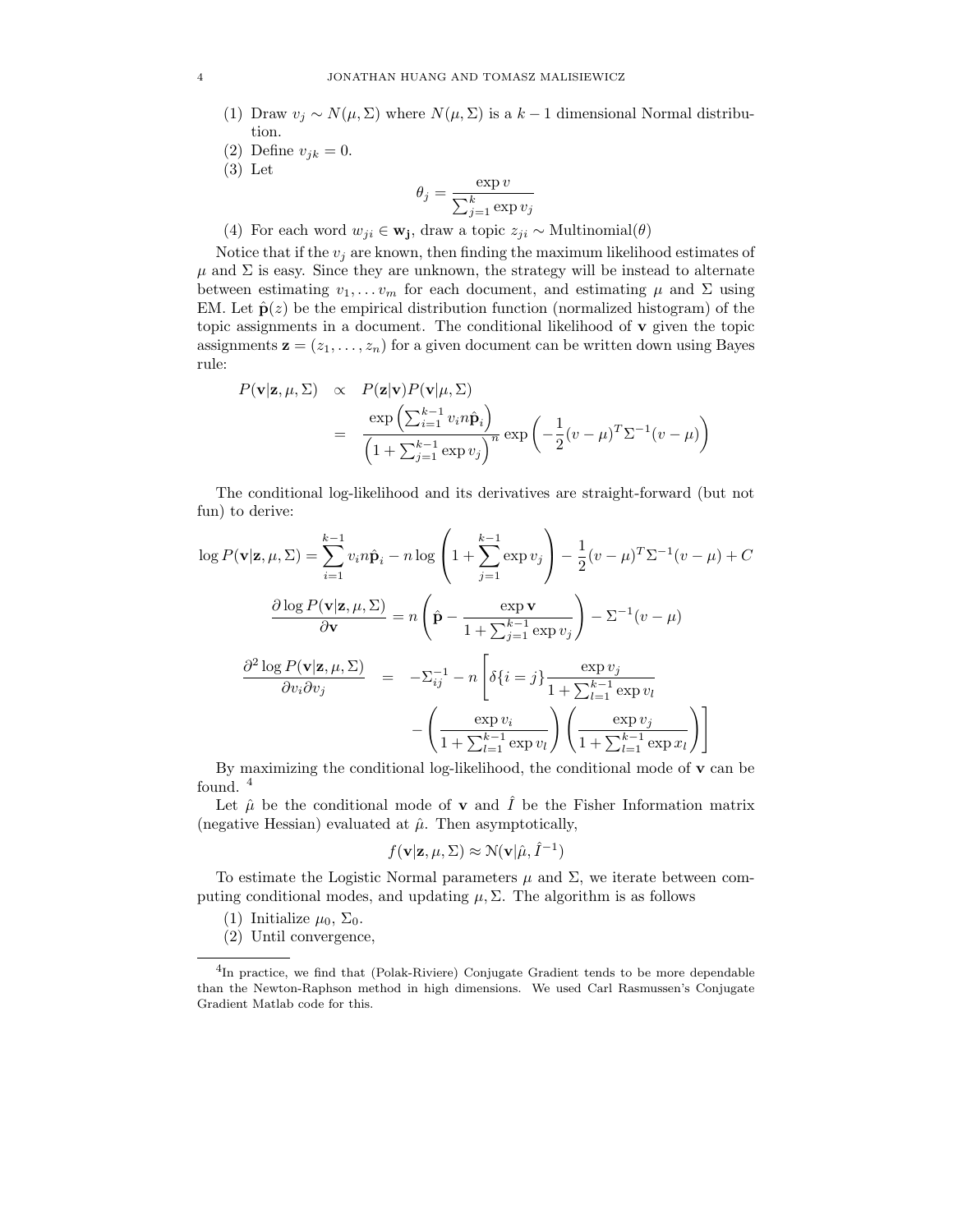- (a) For each document  $j \in \{1, \ldots, m\}$ , estimate  $\hat{\mu}_j$  and  $\hat{I}_j$  with respect to current model parameters  $\mu_l$  and  $\Sigma_l$ .
- (b) Update  $\mu$ ,  $\Sigma$ :

$$
\mu_{l+1} = \frac{1}{m} \sum_{j=1}^{m} \hat{\mu}_j
$$

$$
\Sigma_{l+1} = \frac{1}{m} \sum_{j=1}^{m} \left[ (\hat{\mu}_j - \mu_{l+1})(\hat{\mu}_j - \mu_{l+1})^T + \hat{I}_j^{-1} \right]
$$

Appendix B. Variational Inference for the Correlated Topic Model

As in LDA, exact inference in the Correlated Topic Model is intractable. We describe the variational Mean Field approximation given by Blei and Lafferty. Suppose  $P(x_h, x_v)$  is a distribution where  $x_h$  are latent variables and  $x_v$  are observable. Inference on this distribution involves the computation of  $P(x_v)$  (the denominator in Bayes Rule) which is often an intractable integral. One possible way to get around this is to approximate  $P$  by a distribution for which inference is easier.

One view of Mean Field methods [JGJS99] is that they approximate the posterior  $P(x_h|x_v)$  with a fully factorized distribution  $Q = \prod_{i \in h} Q_i(x_i)$  by minimizing  $KL(Q(x_h)||P(x_h|x_v))$ . Another equivalent view is that one can maximize a lower bound  $J(Q)$  on the observed data log-likelihood:

$$
J(Q) = \log P(x_v) - KL(Q(x_h)||P(x_v|x_h))
$$
  
=  $\mathbb{E}_Q[\log P(x_h, x_v)] + H(Q)$ 

with respect to Q subject to the constraint that Q must be a fully factorized probability distribution. This alternative view of maximizing  $J(Q)$  is appealing because it suggests the intuition that one should at once maximize both the expected complete data log-likelihood and the entropy of Q.

For the CTM, we use the approximating variational distribution

$$
Q(\mathbf{v}_{1:K}, z_{1:N} | \lambda_{1:K}, \nu_{1:K}^2, \phi_{1:N}) = \prod_{i=1}^K Q(\mathbf{v}_i | \lambda_i, \nu_i^2) \prod_{n=1}^N Q(z_n | \phi_n)
$$

where each  $Q(\mathbf{v}_i|\lambda_i, \nu_i^2)$  is a univariate gaussian with parameters  $\lambda_i, \nu_i^2$  and each  $Q(z_n|\phi_n)$  is discrete with multinomial parameters  $\phi_n$ . As we described in the previous paragraph, the objective is to find  $\lambda, \nu^2, \phi$  such that the following variational lower bound is maximized:

$$
J(Q) = \mathbb{E}_{Q}[\log P(\mathbf{v}|\mu, \Sigma)] + \sum_{n=1}^{N} (\mathbb{E}[\log P(z_n|\mathbf{v})] + \mathbb{E}[\log P(w_n|z_n, \beta)]) + H(Q)
$$

The second term of  $J(Q)$  is not computable, and so yet another variational bound is introduced via a Taylor expansion:

$$
\mathbb{E}_{Q}[\log P(z_{n}|\mathbf{v})] = \mathbb{E}_{Q}[\mathbf{v}^{T} z_{n}] - \mathbb{E}_{Q} \left[ 1 + \log \left( \sum_{i=1}^{k-1} \exp\{v_{i}\} \right) \right]
$$
  
\n
$$
\geq \mathbb{E}_{Q}[\mathbf{v}^{T} z_{n}] - \left( \zeta^{-1} \left( \sum_{i=1}^{k-1} \mathbb{E}_{Q}[\exp\{v_{i}\}] \right) - 1 + \log(\zeta) \right)
$$

where  $\zeta$  is a new variational parameter that must be fit.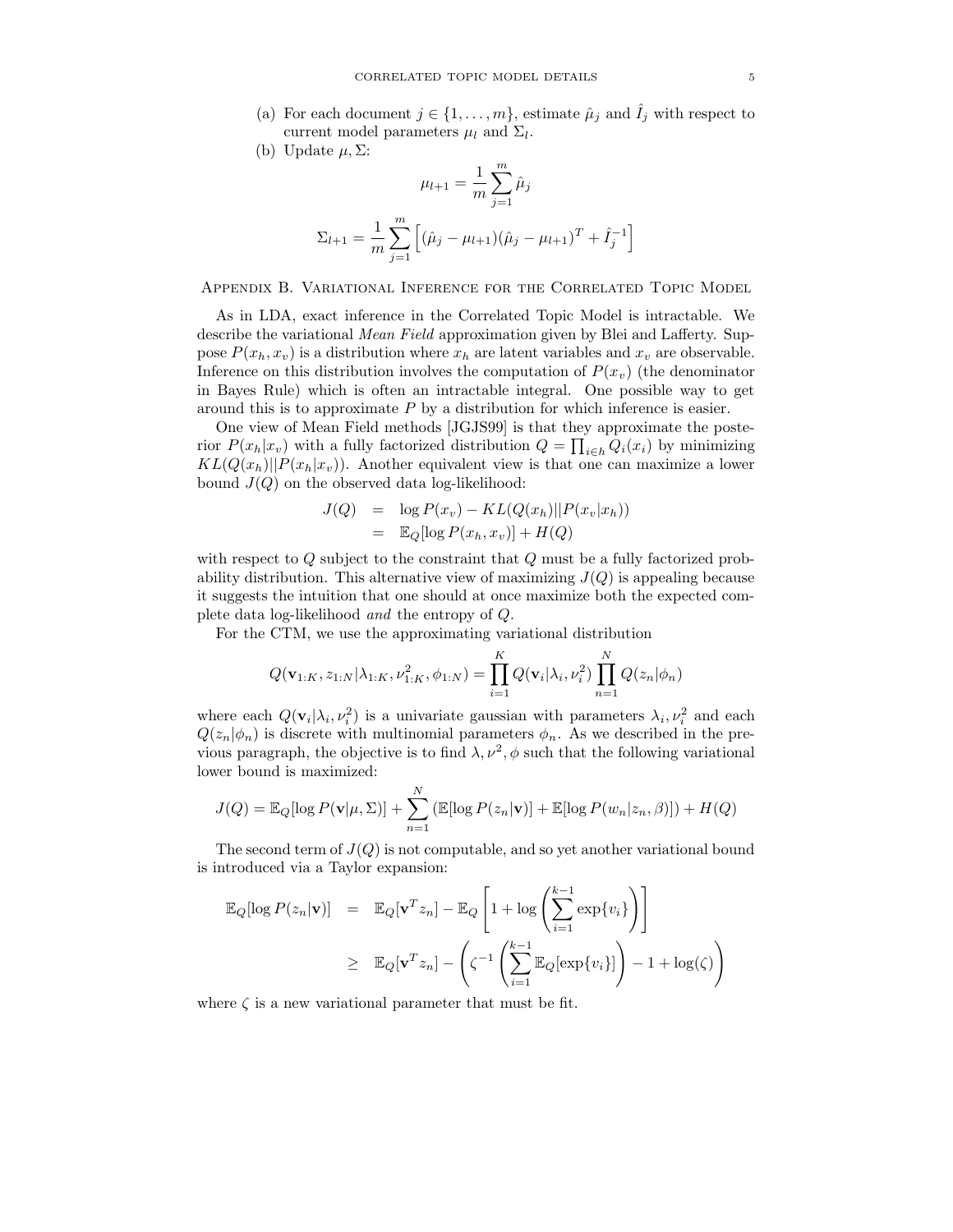Expanding everything out for  $J(Q)$  yields the following (very ugly) expression:

$$
J(Q) = \frac{1}{2} \log |\Sigma^{-1}| - \frac{k-1}{2} \log 2\pi - \frac{1}{2} \left[ Tr(\text{diag}(\nu^2) \Sigma^{-1}) + (\lambda - \mu)^T \Sigma^{-1} (\lambda - \mu) \right]
$$
  
+ 
$$
\sum_{n=1}^N \left[ \sum_{i=1}^{k-1} \lambda_i \phi_{n,i} - \zeta^{-1} \left( \sum_{i=1}^{k-1} \exp \left\{ \lambda + \frac{\nu^2}{2} \right\} \right) + 1 - \log \zeta + \sum_{i=1}^{k-1} \phi_{n,i} \log \beta_{i,w_n} \right]
$$
  
+ 
$$
\sum_{i=1}^{k-1} \frac{1}{2} \left( \log \nu_i^2 + \log 2\pi + 1 - \sum_{n=1}^N \sum_{i=1}^{k-1} \phi_{n,i} \log \phi_{n,i} \right)
$$

To optimize  $J(Q)$ , Blei and Lafferty give coordinate ascent updates with respect to the variational parameters, which we reproduce here with a few minor changes. 5

Holding all other parameters fixed, the optimal  $\zeta$  is:

$$
\hat{\zeta} = 1 + \sum_{i=1}^{k-1} \exp\{\lambda_i + \nu_i^2/2\}
$$

Maximizing with respect to  $\phi$  gives:

$$
\hat{\phi}_{n,i} \propto \begin{cases} \exp\{\lambda_i\} \beta_{i,w_n} & \text{for } i \in \{1, \dots, k-1\} \\ \beta_{i,w_n} & \text{for } i = k \end{cases}
$$

There are no analytic expressions for maximimizing with respect to  $\lambda$  or  $\nu^2$ , but they can be maximized numerically using a number of methods. The gradient with respect to  $\lambda$  is:

$$
\frac{\partial J}{\partial \lambda} = -\Sigma^{-1}(\lambda - \mu) + \sum_{n=1}^{N} \phi_{n,1:K-1} - (N/\zeta) \exp\left(\lambda + \frac{\nu^2}{2}\right)
$$

The derivative with respect to  $\nu_i^2$  is:

$$
\frac{\partial J}{\partial \nu_i^2} = -\frac{1}{2\Sigma_{ii}} - \left(\frac{N}{2\zeta}\right) \exp\left(\lambda_i + \frac{\nu_i^2}{2}\right) + \frac{1}{2\nu_i^2}
$$

And the second derivative is given by:

$$
\frac{\partial^2 J}{\partial (\nu_i^2)^2} = -\frac{N}{4\zeta} \exp\left(\lambda_i - \frac{\nu_i^2}{2}\right) - \frac{1}{2(\nu_i^2)^2}
$$

### **REFERENCES**

- [AS80] J Aitchison and S.M. Shen, *Logistic-normal distributions: Some properties and uses*, Biometrika 67 (1980).
- [BL05] David Blei and John Lafferty, Correlated topic models, Advances in Neural Information Processing Systems 18 (2005).
- [BNJ02] David Blei, Andrew Ng, and Michael Jordan, Latent dirichlet allocation, Advances in Neural Information Processing Systems 14 (2002).
- [FFP05] Li Fei-Fei and Pietro Perona, A hierarchical bayesian model for learning natural scene, categories, IEEE Computer Science Society International Conference of Computer Vision and Pattern Recognition, October 2005.
- [GS04] T. Griffiths and M. Steyvers, Finding scientific topics, Proceedings of the National Academy of Sciences, 2004.

<sup>5</sup> In their NIPS '05 paper, the updates were given for an overparameterized version of the Logistic Normal distribution which, while being conceptually simpler, may lead to ill conditioned matrices in the algorithm.